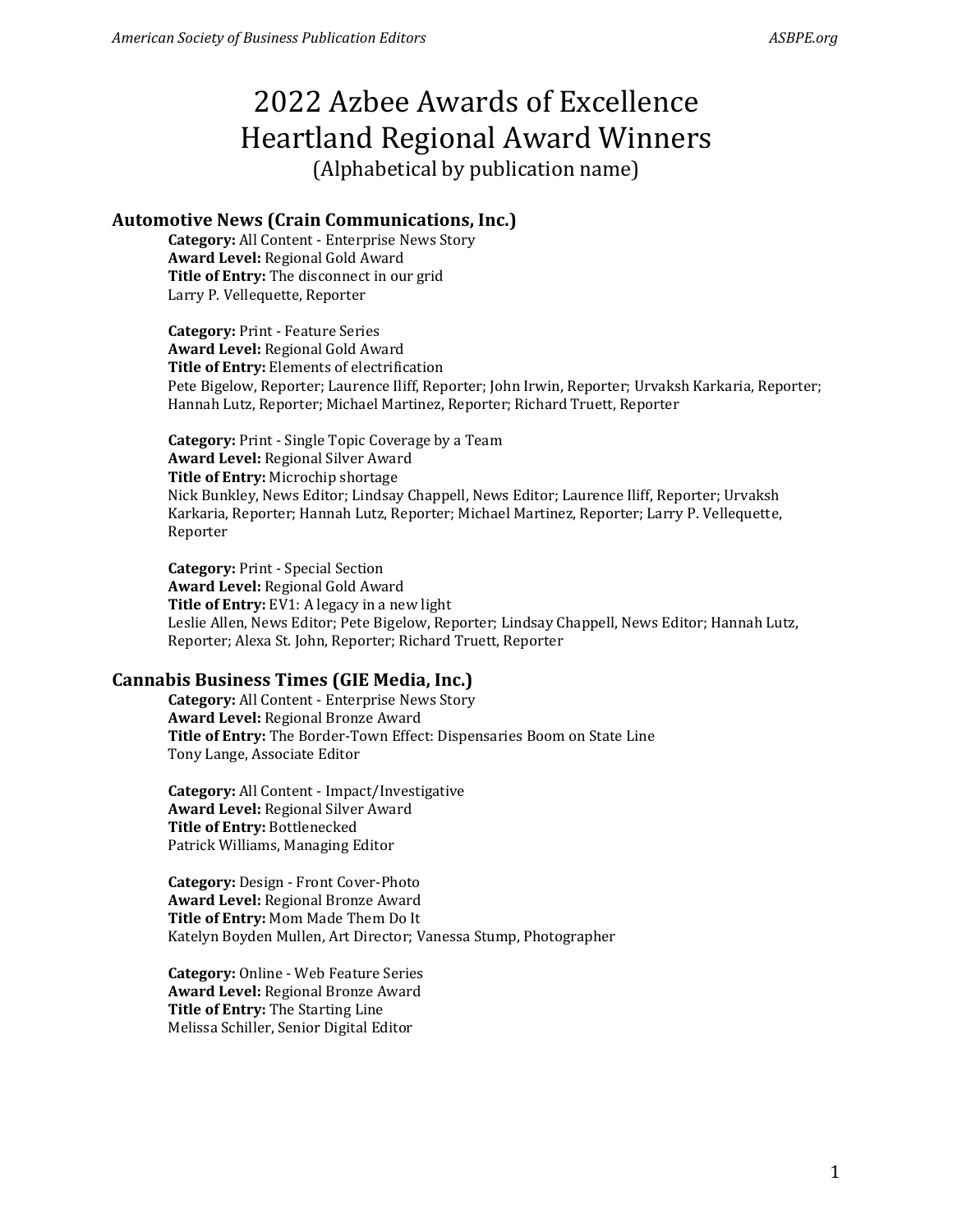# **Club + Resort Business (WTWH Media, LLC)**

**Category:** Design - Opening Page/Spread-Illustration **Award Level:** Regional Bronze Award **Title of Entry:** Weather the Storm Erin Canetta, Creative Director

#### **Club + Resort Chef (WTWH Media, LLC)**

**Category:** All Content - Case History **Award Level:** Regional Silver Award **Title of Entry:** How Apprenticeships Bridge the Skills Gap Joanna DeChellis, Editor

**Category:** All Content - Company Profile **Award Level:** Regional Bronze Award **Title of Entry:** Over and Above at Overbrook Golf Club Joanna DeChellis, Editor

**Category:** Design - Front Cover-Special Issue or Supplement **Award Level:** Regional Silver Award **Title of Entry:** Club + Resort Chef 2021 Cookbook Erin Canetta, Creative Director Joanna DeChellis, Editor

#### **Compact Equipment (Benjamin Media Inc.)**

**Category:** Print - How-To Article **Award Level:** Regional Gold Award **Title of Entry:** The Ultimate Mini Ex Overview Keith Gribbins, Publisher

#### **CStore Decisions (WTWH Media, LLC)**

**Category:** Online - Podcast **Award Level:** Regional Bronze Award **Title of Entry:** Conversations With Women in Convenience Featuring Kelsey Capellino Erin Del Conte, Executive Editor

**Category:** Print - State of the Industry **Award Level:** Regional Gold Award **Title of Entry:** The 2021 Category Management Handbook Erin Del Conte, Executive Editor; Erin Canetta, Creative Director; Thomas Mulloy, Senior Editor; Isabelle Gustafson, Associate Editor.

#### **Design World (WTWH Media, LLC)**

**Category:** All Content - Editorial **Award Level:** Regional Bronze Award **Title of Entry:** Insights Paul J. Heney, VP, Editorial Director

(continues next page)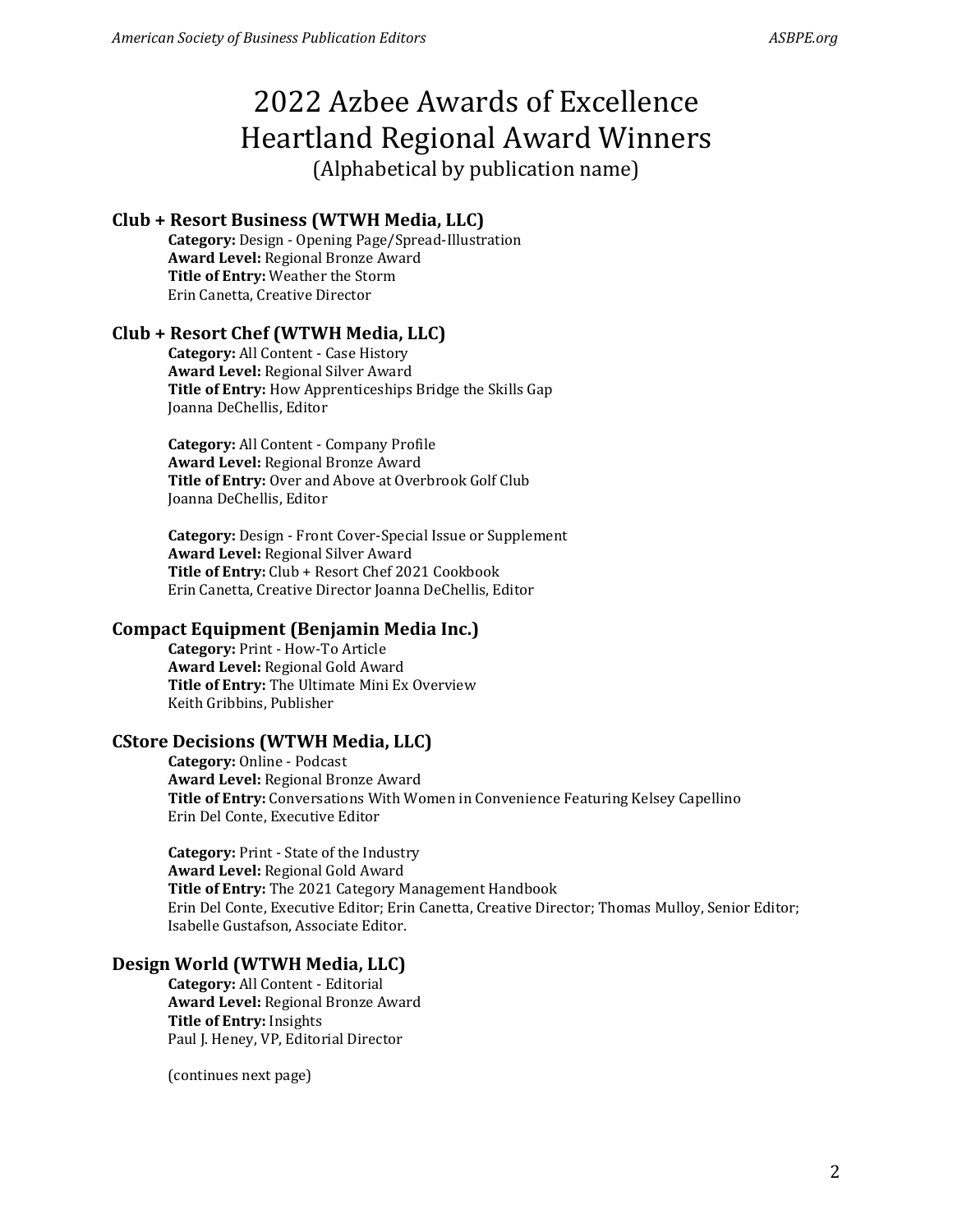# **Design World (WTWH Media, LLC)**

**Category:** Design - Opening Page/Spread-Photo **Award Level:** Regional Silver Award **Title of Entry:** Robot arm opens new doors for Spot Mark Rook, Vice President Creative Services

**Category:** Design - Opening Page/Spread-Photo **Award Level:** Regional Gold Award **Title of Entry:** Evolution of Boston Dynamics' box-moving robots Mark Rook, Vice President Creative Services

### **Garden Center (GIE Media, Inc.)**

**Category:** All Content - Case History **Award Level:** Regional Gold Award **Title of Entry:** Changing the conversation Kate Spirgen, Editor

**Category:** All Content - Company Profile **Award Level:** Regional Silver Award **Title of Entry:** Eyes on the horizon Kate Spirgen, Editor

**Category:** Design - Infographics **Award Level:** Regional Gold Award **Title of Entry:** Last Look Stephanie Antal, Art Director

**Category:** Design - Opening Page/Spread - Photo Illustration **Award Level:** Regional Gold Award **Title of Entry:** 2021 State of the Industry: Pivot to Profit Stephanie Antal, Art Director

**Category:** Print - Single Topic Coverage by a Team **Award Level:** Regional Gold Award **Title of Entry:** 2021 Houseplant Report Kate Spirgen, Editor; Julianne Mobilian, Associate Editor; Sierra Allen, Assistant Editor

**Category:** Print - State of the Industry **Award Level:** Regional Silver Award **Title of Entry:** Garden Center's 2021 State of the Industry Report Kate Spirgen, Editor; Julianne Mobilian, Associate Editor; Jolene Hansen, Contributing Writer

### **Golfdom (North Coast Media, LLC)**

**Category:** All Content - Editor's Letter **Award Level:** Regional Bronze Award **Title of Entry:** Keeping up with Jones Seth Jones, Editor-in-Chief

(continues next page)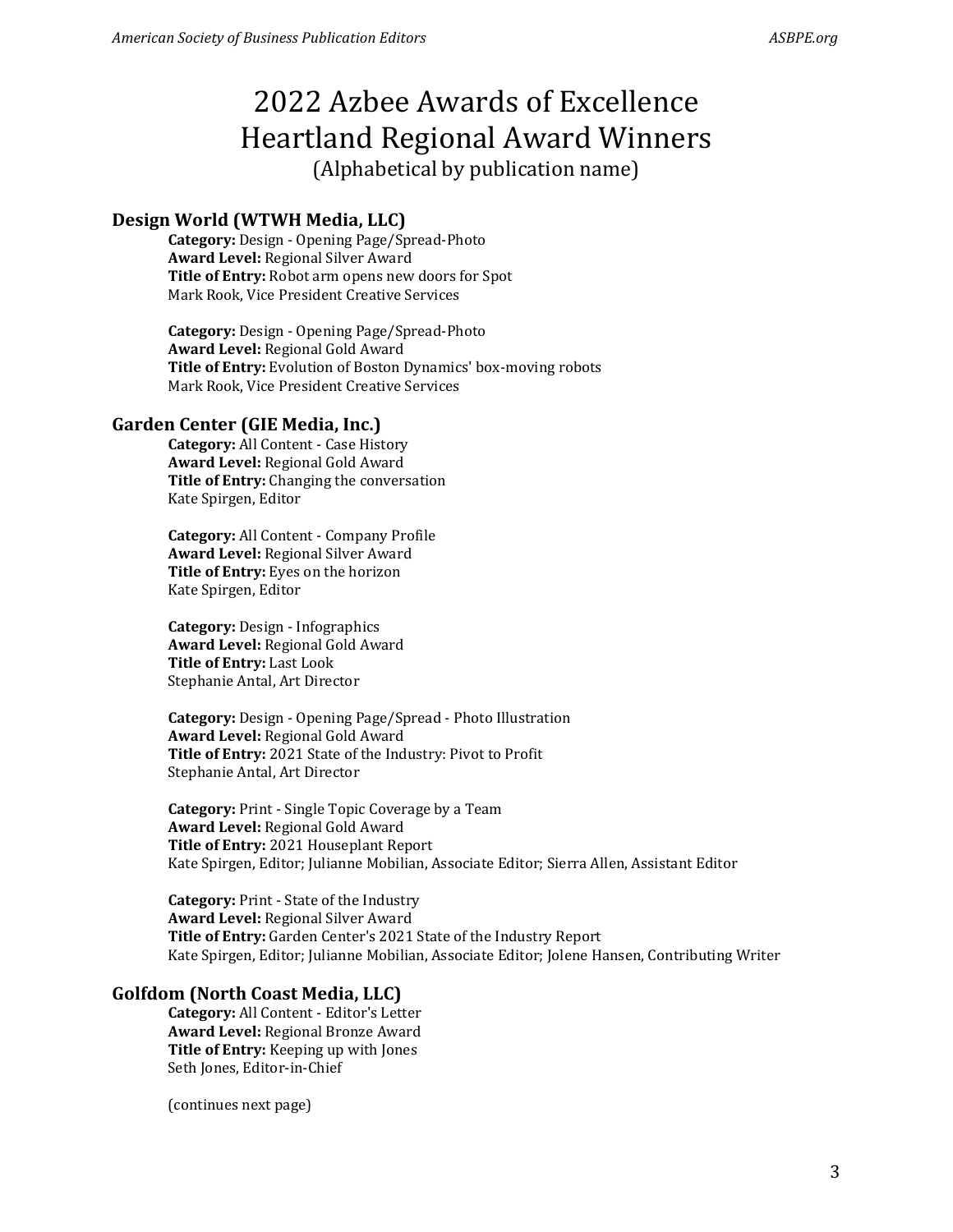# **Golfdom (North Coast Media, LLC)**

**Category:** Design - Front Cover-Photo **Award Level:** Regional Gold Award **Title of Entry:** Behind the Beauty Pete Seltzer, Art Director

# **Hemp Grower (GIE Media, Inc.)**

**Category:** All Content - Enterprise News Story **Award Level:** Regional Silver Award **Title of Entry:** Overcoming Hemp Oversupply Jodi Helmer, Author; Jim Gilbride, Publisher; Noelle Skodzinski, Editorial Director; Theresa Bennett, Editor; Patrick Williams, Managing Editor

**Category:** All Content - Impact/Investigative **Award Level:** Regional Bronze Award **Title of Entry:** Hemp's Cannabinoid Quandary Jolene Hansen, Author; Jim Gilbride, Publisher; Noelle Skodzinski, Editorial Director; Theresa Bennett, Editor; Patrick Williams, Managing Editor

**Category:** Online - Online Single Topic Coverage by a Team **Award Level:** Regional Silver Award **Title of Entry:** The Rise of Delta-8 THC Theresa Bennett, Editor; Patrick Williams, Managing Editor; Andriana Ruscitto, Assistant Editor

**Category:** Print - Feature Article, 12 or More Issues per Year **Award Level:** Regional Gold Award **Title of Entry:** Hemp Grain: A Powerhouse With Potential Jolene Hansen, Author; Jim Gilbride, Publisher; Noelle Skodzinski, Editorial Director; Theresa Bennett, Editor; Patrick Williams, Managing Editor; Andriana Ruscitto, Associate Editor

# **Hotel News Now (CoStar Group)**

**Category:** Online - Web Feature Article **Award Level:** Regional Silver Award **Title of Entry:** From Supply Shortages to Employee Burnout, Hotel Operators Cope with Ongoing Challenges Dana Miller, Senior Reporter

**Category:** Online - Web Feature Article **Award Level:** Regional Silver Award **Title of Entry:** The Lost Year: How COVID-19 Has Altered the Hotel Industry Sean McCracken, News Editor

**Category:** Online - Web Feature Series **Award Level:** Regional Silver Award **Title of Entry:** The Impact of COVID-19 Vaccine Mandates on Hotels Hotel News Now Editorial Staff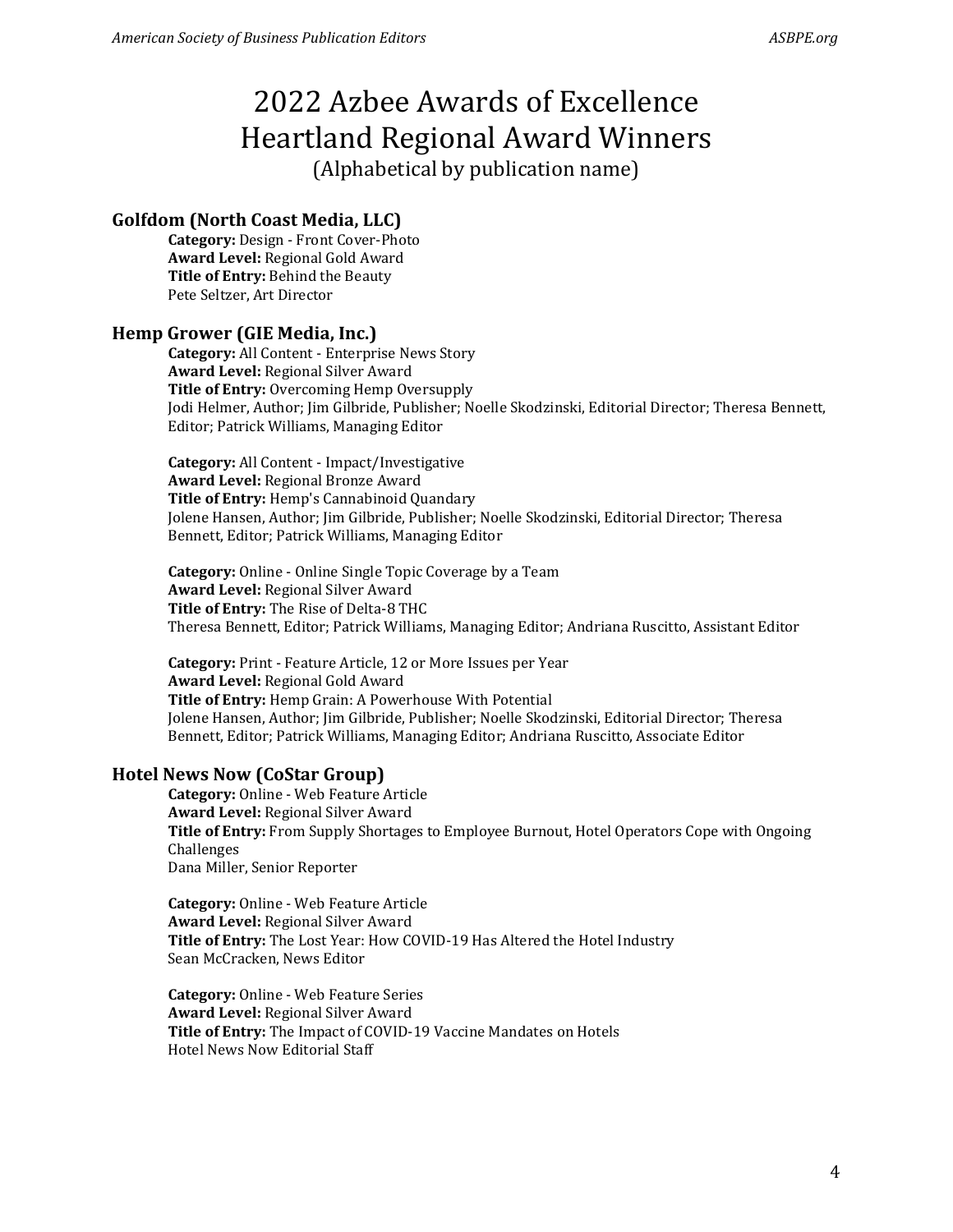# **Landscape Management (North Coast Media, LLC)**

**Category:** Print - Feature Article, 12 or More Issues per Year **Award Level:** Regional Bronze Award **Title of Entry:** Women in Landscaping Sarah Webb, Managing Editor, Landscape Management

# **LP Gas (North Coast Media, LLC)**

**Category:** Design - Front Cover-Illustration **Award Level:** Regional Silver Award **Title of Entry:** In the Game Kim Traum, Art Director

# **Medical Design & Outsourcing (WTWH Media, LLC)**

**Category:** All Content - Diversity, Equity and Inclusion **Award Level:** Regional Bronze Award **Title of Entry:** Women in Medtech Danielle Kirsh, Senior Editor

**Category:** Design - Magazine/Newspaper Design **Award Level:** Regional Silver Award **Title of Entry:** Medical Design & Outsourcing – Magazine Design Matthew Claney, Art Director

### **Pest Management Professional (North Coast Media, LLC)**

**Category:** Design - Front Cover-Illustration **Award Level:** Regional Gold Award **Title of Entry:** Bed Bug Horror Stories Marty Whitford, Pete Seltzer, Tracie Martinez and Mike Right

**Category:** Design - Front Cover-Special Issue or Supplement **Award Level:** Regional Gold Award **Title of Entry:** State of the Industry Report Marty Whitford, Pete Seltzer, Tracie Martinez and Mike Right

**Category:** Print - Feature Article, 12 or More Issues per Year **Award Level:** Regional Silver Award **Title of Entry:** Dog Fight Heather Gooch, Editor-in-Chief; Diane Sofranec, Senior Editor; Tracie Martinez, Art Director

**Category:** Print - Single Topic Coverage by a Team **Award Level:** Regional Bronze Award **Title of Entry:** 2021 Game Planning Heather Gooch, Editor-in-Chief; Diane Sofranec, Senior Editor; Tracie Martinez, Art Director

**Category:** Print - Special Supplement **Award Level:** Regional Bronze Award **Title of Entry:** Intel on Invasives Diane Sofranec, Senior Editor; Tracie Martinez, Art Director; Courtney Townsend, Graphic Designer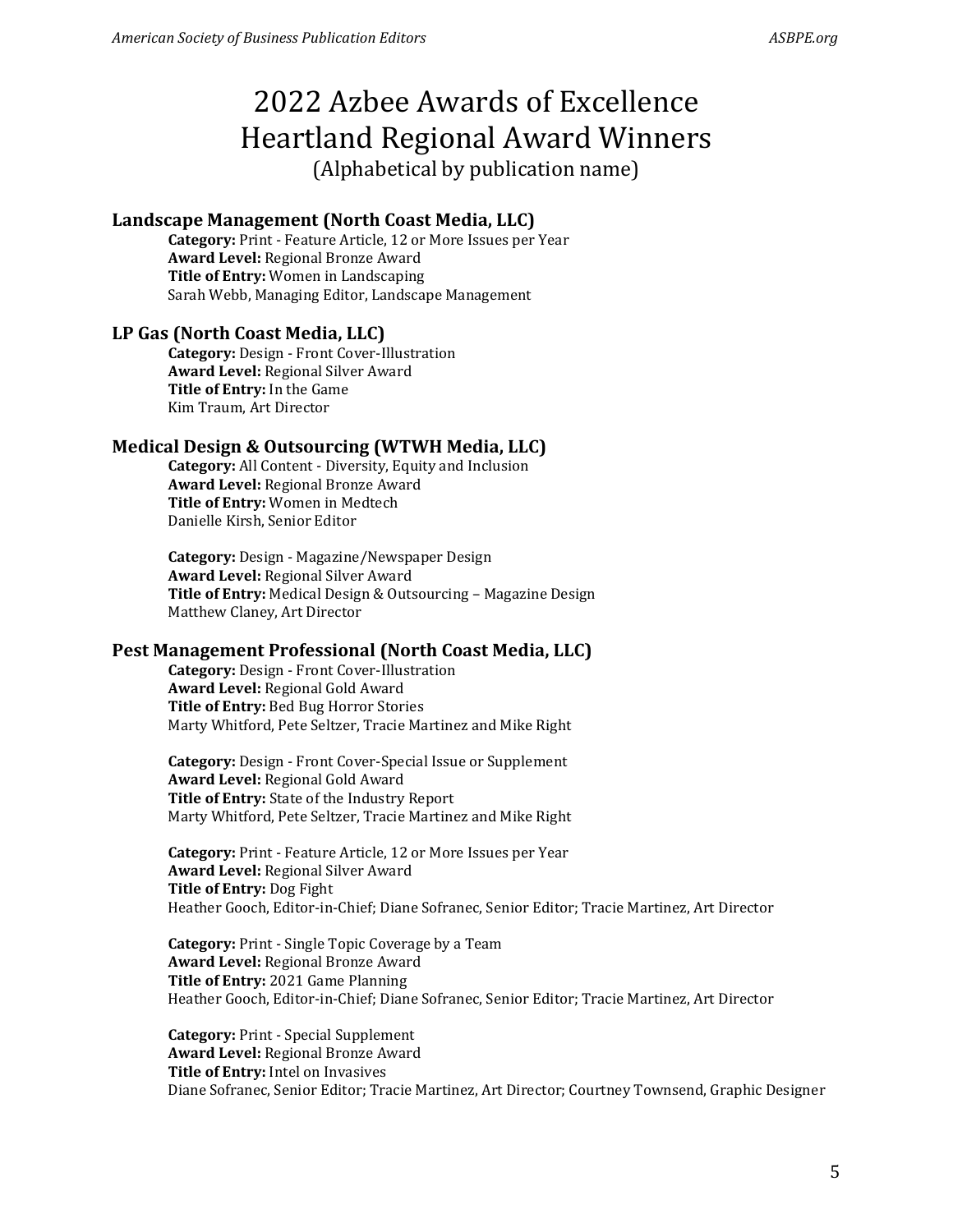# **PracticeLink Magazine (PracticeLink)**

**Category:** Print - How-To Article **Award Level:** Regional Silver Award **Title of Entry:** The Timeline of a Physician Job Search Ken Allman, Founder & CEO; Laura Hammond, Editor; Jack Brannen, Art Director

**Category:** Print - How-To Article **Award Level:** Regional Bronze Award **Title of Entry:** The ABCs of CVs Ken Allman, Founder & CEO; Laura Hammond, Editor; Jack Brannen, Art Director

### **R&D World (WTWH Media, LLC)**

**Category:** Design - Opening Page/Spread-Illustration **Award Level:** Regional Silver Award **Title of Entry:** Facing Sustainability Mariel Evans, Graphic Designer

**Category:** Online - Podcast **Award Level:** Regional Gold Award **Title of Entry:** R&D 100 – The Podcast Paul J. Heney, VP, Editorial Director; Aimee Kalnoskas, Senior Editor; Brad Voyten, Video Manager

**Category:** Print - State of the Industry **Award Level:** Regional Bronze Award **Title of Entry:** Global R&D Funding Forecast Tim Studt, Contributing Editor; Paul J. Heney, VP, Editorial Director; Lee Teschler, Executive Editor; Heather Hall, Associate Editor; Mariel Evans, Graphic Designer

### **Recycling Today (GIE Media, Inc.)**

**Category:** All Content - Impact/Investigative **Award Level:** Regional Gold Award **Title of Entry:** The new normal? Megan Smalley, Managing Editor, Recycling Today; DeAnne Toto, Editor, Recycling Today

### **Seaside Retailer (Breakwall Publishing)**

**Category:** All Content - Editor's Letter **Award Level:** Regional Silver Award **Title of Entry:** Seaside Retailer Editor's Letters Kristin Ely, Executive Editor, Seaside Retailer

**Category:** Design - Feature Article Design, 11 or Fewer Issues per Year **Award Level:** Regional Silver Award **Title of Entry:** Going Further for the Planet Karen Carr, Publisher and Creative Director

(continues next page)